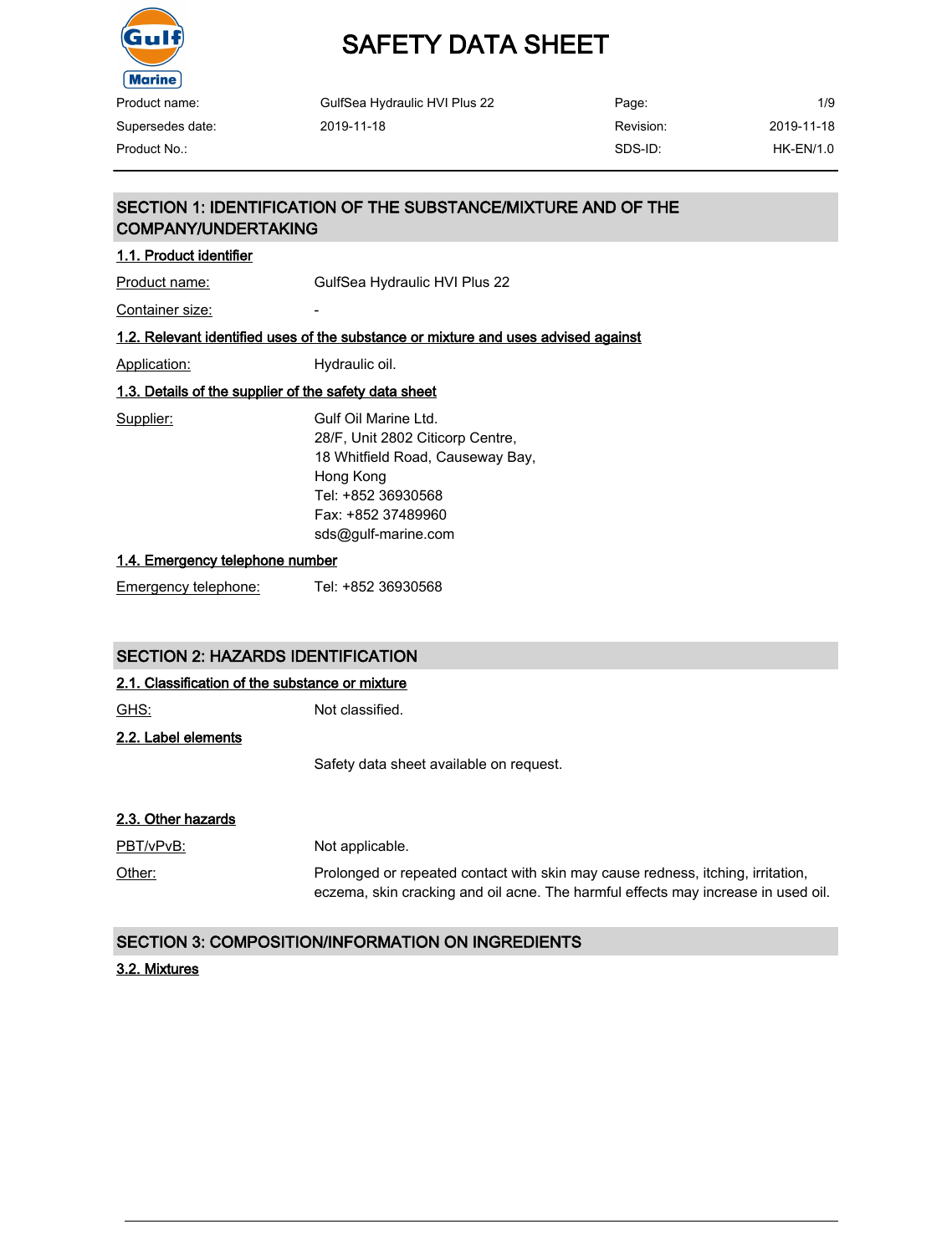

| GulfSea Hydraulic HVI Plus 22 | Page:     | 2/9        |
|-------------------------------|-----------|------------|
| 2019-11-18                    | Revision: | 2019-11-18 |
|                               | SDS-ID:   | HK-EN/1.0  |
|                               |           |            |

GHS:

| $\frac{9}{6}$ : | CAS-No.:   | $EC$ No.: | REACH Req.<br>No:        | Chemical name:                                                                       | Hazard classification: | Notes: |
|-----------------|------------|-----------|--------------------------|--------------------------------------------------------------------------------------|------------------------|--------|
| 50-75           | 64742-65-0 | 265-169-7 | $\overline{\phantom{a}}$ | Distillates (petroleum),<br>solvent-dewaxed heavy<br>paraffinic; Baseoil-unspecified | Asp. Tox. 1, H304      |        |
| 25-50           | 64742-56-9 | 265-159-2 | $\overline{a}$           | Distillates (petroleum),<br>solvent-dewaxed light<br>paraffinic; Baseoil-unspecified | Asp. Tox. 1, H304      |        |
| Notes:          |            |           | L: DMSO < $3\%$ (IP 346) |                                                                                      |                        |        |
| Reference:      |            |           |                          | The full text for all hazard statements is displayed in section 16.                  |                        |        |

## SECTION 4: FIRST AID MEASURES

| 4.1. Description of first aid measures                                          |                                                                                                                                                                                                          |  |  |
|---------------------------------------------------------------------------------|----------------------------------------------------------------------------------------------------------------------------------------------------------------------------------------------------------|--|--|
| Inhalation:                                                                     | Move into fresh air and keep at rest. In case of persistent throat irritation or<br>coughing: Seek medical attention and bring these instructions.                                                       |  |  |
| Skin contact:                                                                   | Remove contaminated clothing. Wash skin thoroughly with soap and water. Get<br>medical attention if any discomfort continues.                                                                            |  |  |
| Eye contact:                                                                    | Immediately flush with plenty of water for up to 15 minutes. Remove any contact<br>lenses and open eyelids widely. If irritation persists: Seek medical attention and<br>bring along these instructions. |  |  |
| Ingestion:                                                                      | Rinse mouth with water. Drink 1-2 glasses of water. Do not induce vomiting. Get<br>medical attention.                                                                                                    |  |  |
| 4.2. Most important symptoms and effects, both acute and delayed                |                                                                                                                                                                                                          |  |  |
| Symptoms/effects:                                                               | Defatting, drying and cracking of skin.                                                                                                                                                                  |  |  |
| 4.3. Indication of any immediate medical attention and special treatment needed |                                                                                                                                                                                                          |  |  |
|                                                                                 | Medical attention/treatments: Treat symptomatically. If swallowed, especially in large quantities: Get medical<br>attention.                                                                             |  |  |

### SECTION 5: FIREFIGHTING MEASURES

#### 5.1. Extinguishing media

| <b>Extinguishing media:</b>                                | Extinguish with foam, carbon dioxide, dry powder or water fog. Cool containers<br>exposed to heat with water spray and remove container, if no risk is involved. |
|------------------------------------------------------------|------------------------------------------------------------------------------------------------------------------------------------------------------------------|
|                                                            | Do not use water jet as an extinguisher, as this will spread the fire.                                                                                           |
| 5.2. Special hazards arising from the substance or mixture |                                                                                                                                                                  |
| Specific hazards:                                          | When heated and in case of fire, harmful vapours/gases may be formed. Fire in<br>closed areas should only be extinguished by trained personnel.                  |
| 5.3. Advice for firefighters                               |                                                                                                                                                                  |
| Protective equipment for fire-<br>fighters:                | Evacuate personnel from immediate vicinity. Wear self-contained breathing<br>apparatus and full personal protection.                                             |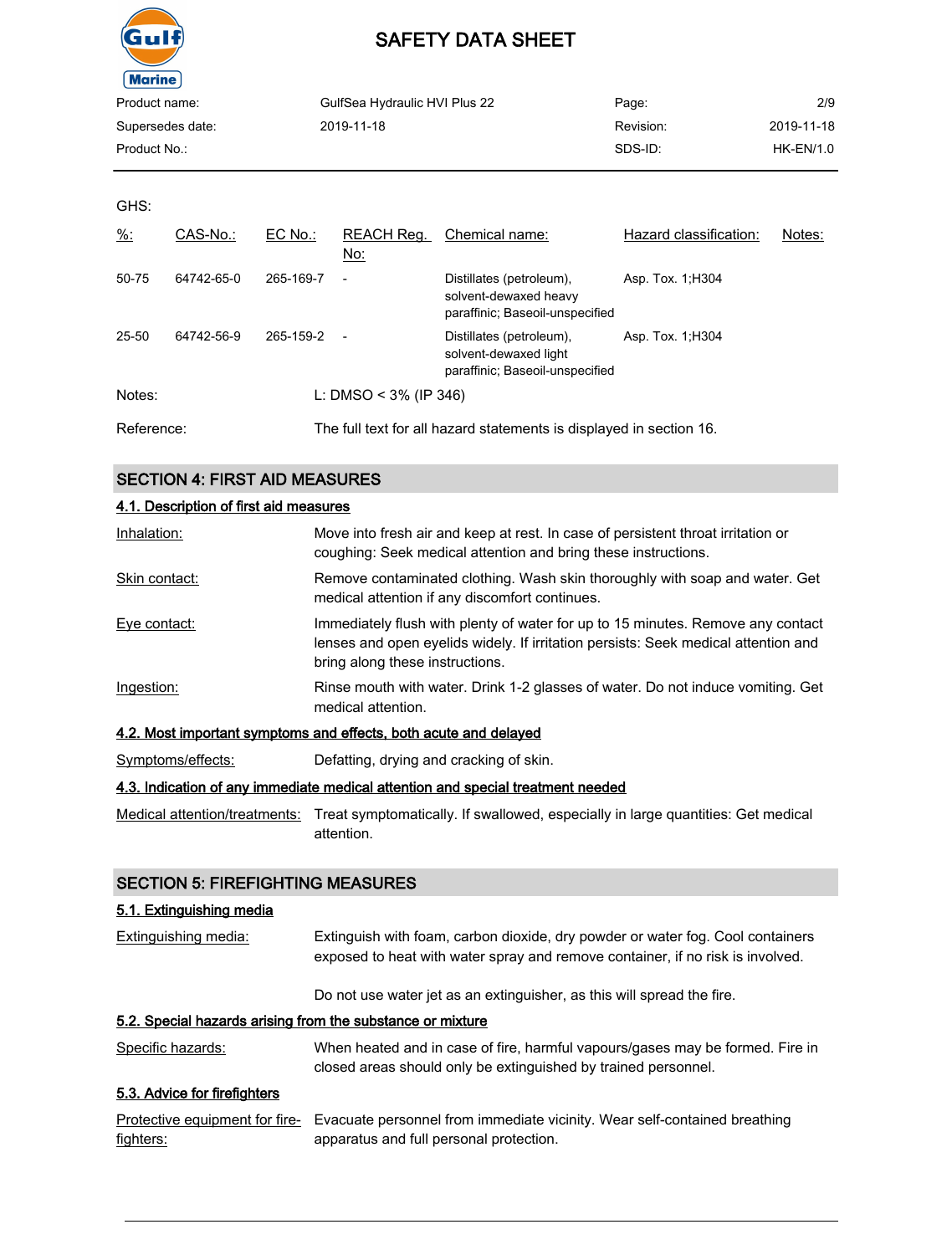

| Product name:    | GulfSea Hydraulic HVI Plus 22 | Page:     | 3/9        |
|------------------|-------------------------------|-----------|------------|
| Supersedes date: | 2019-11-18                    | Revision: | 2019-11-18 |
| Product No.:     |                               | SDS-ID:   | HK-EN/1.0  |

#### SECTION 6: ACCIDENTAL RELEASE MEASURES

#### 6.1. Personal precautions, protective equipment and emergency procedures

| Personal precautions:                                     | If leakage cannot be stopped, evacuate area. Mark the spillage. Avoid inhalation<br>of oil mist and contact with skin and eyes. Keep public away from danger area. In<br>case of spills, beware of slippery floors and surfaces. |
|-----------------------------------------------------------|----------------------------------------------------------------------------------------------------------------------------------------------------------------------------------------------------------------------------------|
| Protective equipment:                                     | Put on protective equipment before entering danger area.                                                                                                                                                                         |
| 6.2. Environmental precautions                            |                                                                                                                                                                                                                                  |
| Environmental<br>precautions:                             | Prevent spillage entering a watercourse or sewer, contaminating soil or<br>vegetation. If this is not possible notify police and appropriate authorities<br>immediately.                                                         |
| 6.3. Methods and material for containment and cleaning up |                                                                                                                                                                                                                                  |
| Methods for cleaning up:                                  | Stop leak if possible without risk. Soak up with inert absorbent material.<br>Large Spillages: Stop leak if possible without risk. Dam and absorb spillages with<br>sand, earth or other non-combustible material.               |
| 6.4. Reference to other sections                          |                                                                                                                                                                                                                                  |
|                                                           |                                                                                                                                                                                                                                  |

## Reference: For personal protection, see section 8. For waste disposal, see section 13.

### SECTION 7: HANDLING AND STORAGE

#### 7.1. Precautions for safe handling

| Safe handling advice:                   | Observe good chemical hygiene practices. Avoid inhalation of oil mist and<br>contact with skin and eyes. Avoid prolonged and repeated contact with oil,<br>particularly used oil. Wash hands before breaks and before smoking, eating or<br>drinking.                                                          |
|-----------------------------------------|----------------------------------------------------------------------------------------------------------------------------------------------------------------------------------------------------------------------------------------------------------------------------------------------------------------|
| Technical measures:                     | Use work methods which minimise oil mist production. Do not smoke or use open<br>fire or other sources of ignition.                                                                                                                                                                                            |
| Technical precautions:                  | When working with heated oil, mechanical ventilation may be required.                                                                                                                                                                                                                                          |
|                                         | 7.2. Conditions for safe storage, including any incompatibilities                                                                                                                                                                                                                                              |
| Technical measures for safe<br>storage: | Store in tightly closed original container in a well-ventilated place. Containers,<br>which are opened, must be carefully resealed and kept upright to prevent<br>leakage. Ensure that the container is undamaged and has a proper label. Use<br>appropriate containment to avoid environmental contamination. |
| Storage conditions:                     | Store in tightly closed original container in a well-ventilated place. Protect from<br>heat and direct sunlight.                                                                                                                                                                                               |
| 7.3. Specific end use(s)                |                                                                                                                                                                                                                                                                                                                |
| Specific use(s):                        | Lubricant.                                                                                                                                                                                                                                                                                                     |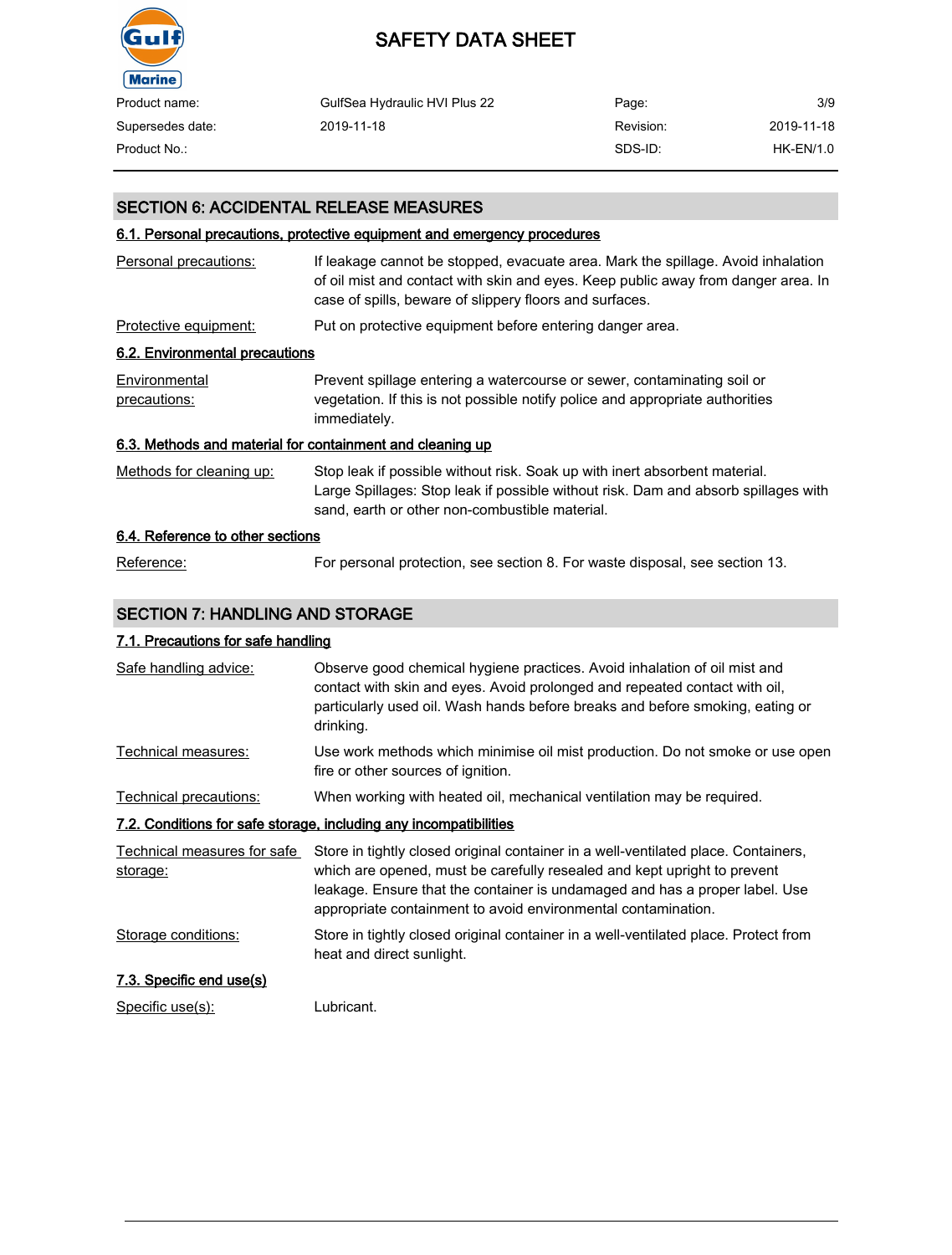

| GulfSea Hydraulic HVI Plus 22 | Page:     | 4/9         |
|-------------------------------|-----------|-------------|
| 2019-11-18                    | Revision: | 2019-11-18  |
|                               | SDS-ID:   | $HK-EN/1.0$ |
|                               |           |             |

### SECTION 8: EXPOSURE CONTROLS/PERSONAL PROTECTION

#### 8.1. Control parameters

Occupational exposure limits:

| CAS-No.:                 | Chemical name:     | <u>As:</u>                                   | <b>Exposure limits:</b> | Type:               | Notes:         | References: |
|--------------------------|--------------------|----------------------------------------------|-------------------------|---------------------|----------------|-------------|
| $\overline{\phantom{0}}$ | Oil mist, -mineral | $\overline{\phantom{a}}$                     | $5 \,$ mg/m $3 \,$      | PEL (Long<br>Term)  |                |             |
|                          |                    | $\overline{\phantom{a}}$                     | 10 $mg/m3$              | PEL (Short<br>Term) | $\overline{a}$ |             |
| DNEL/PNEC:               |                    | DNEL: Not available.<br>PNEC: Not available. |                         |                     |                |             |

#### 8.2. Exposure controls

| <b>Engineering measures:</b> | Provide adequate ventilation. Observe Occupational Exposure Limits and<br>minimize the risk of inhalation of vapours and oil mist.                                                                                                                                                                                                                            |
|------------------------------|---------------------------------------------------------------------------------------------------------------------------------------------------------------------------------------------------------------------------------------------------------------------------------------------------------------------------------------------------------------|
| Respiratory equipment:       | In case of inadequate ventilation use suitable respirator. Use respiratory<br>equipment with gas filter, type A1. If the product is heated under manual<br>handling, use suitable mask with filter A1P2 or A2P2.                                                                                                                                              |
| Hand protection:             | Nitrile gloves are recommended. If signs of wear and tear are noticed then the<br>gloves should be replaced. The most suitable glove must be chosen in<br>collaboration with the gloves supplier, who can inform about the breakthrough<br>time of the glove material.                                                                                        |
| Eye protection:              | Wear approved, tight fitting safety glasses where splashing is probable.                                                                                                                                                                                                                                                                                      |
| Skin protection:             | Wear appropriate clothing to prevent repeated or prolonged skin contact.                                                                                                                                                                                                                                                                                      |
| Hygiene measures:            | Wash hands after handling. Observe good chemical hygiene practices. Wash<br>contaminated clothing before reuse. When using do not eat, drink or smoke.<br>Always remove oil with soap and water or skin cleaning agent, never use<br>organic solvents. Do not use oil-contaminated clothing or shoes, and do not<br>put rags moistened with oil into pockets. |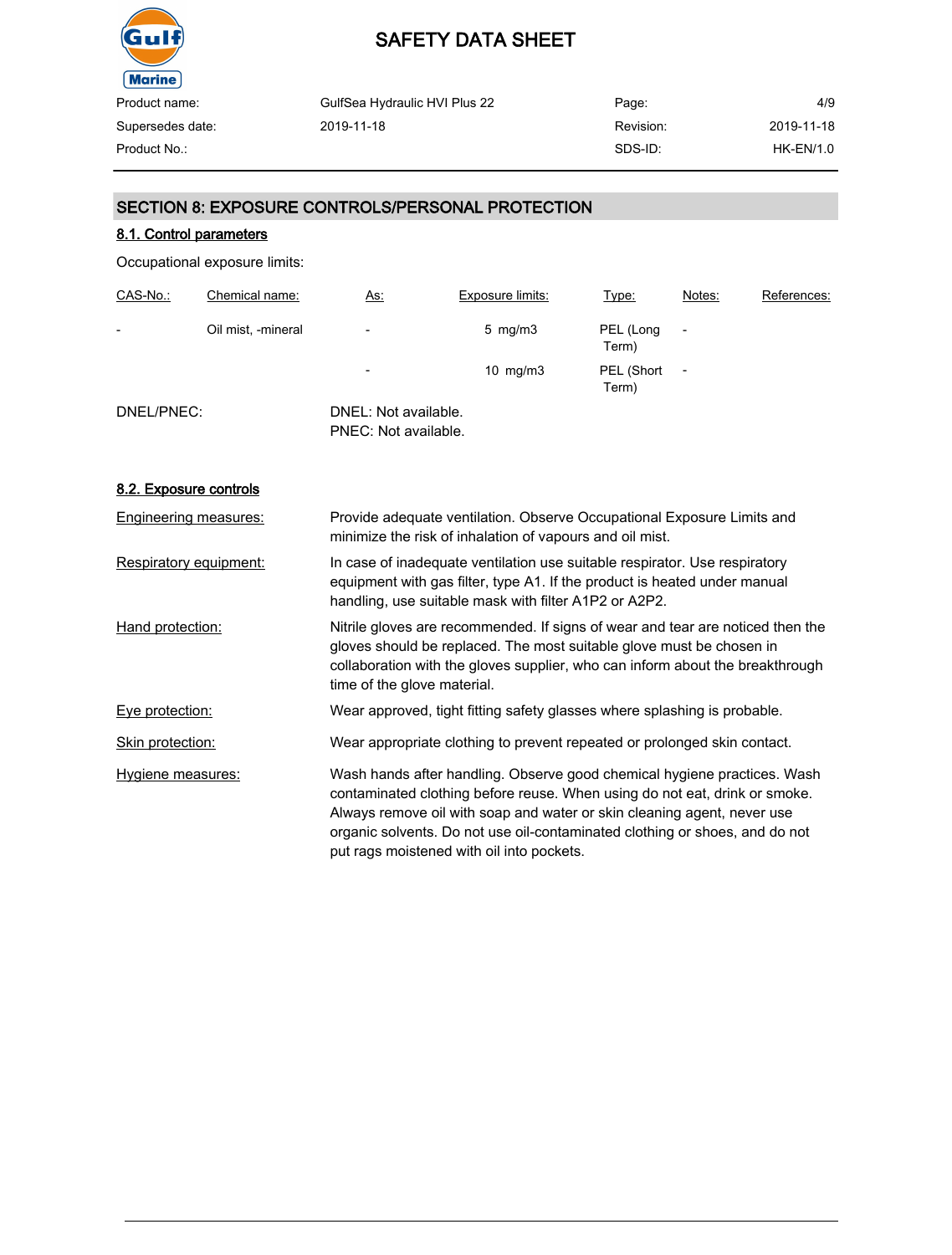

Supersedes date:

## SAFETY DATA SHEET

GulfSea Hydraulic HVI Plus 22 2019-11-18

Page: Revision: SDS-ID: 5/9 Product No.: HK-EN/1.0

2019-11-18

### SECTION 9: PHYSICAL AND CHEMICAL PROPERTIES

### 9.1. Information on basic physical and chemical properties

| Appearance:                                        | Oily liquid                                          |
|----------------------------------------------------|------------------------------------------------------|
| Colour:                                            | Clear to yellow.                                     |
| Odour:                                             | Characteristic.                                      |
| Odour threshold:                                   | Not available.                                       |
| <u>pH:</u>                                         | Not available.                                       |
| Pour point (°C):                                   | -42°C                                                |
| Boiling point:                                     | Not available.                                       |
| Flash point:                                       | OC (Open cup). 192°C [ASTM D92.]                     |
| Evaporation rate:                                  | Not available.                                       |
| Flammability (solid, gas):                         | Not applicable.                                      |
| <b>Explosion limits:</b>                           | Not available.                                       |
| Vapour pressure:                                   | <0.01 kPa (20°C)                                     |
| Vapour density:                                    | Not available.                                       |
| Relative density:                                  | $-0.86$                                              |
| Solubility:                                        | Soluble in: Organic solvents.<br>Insoluble in water. |
| <b>Partition coefficient</b><br>(n-octanol/water): | Not available.                                       |
| Auto-ignition<br><u>temperature (°C):</u>          | $>300^{\circ}$ C                                     |
| Decomposition<br>temperature (°C):                 | >300°C                                               |
| Viscosity:                                         | 22.5 mm <sup>2</sup> /s (40 °C)                      |
|                                                    | 4.9 mm <sup>2</sup> /s (100°C)                       |
| Explosive properties:                              | Not applicable.                                      |
| Oxidising properties:                              | Not applicable.                                      |
| 9.2. Other information                             |                                                      |
| Other data:                                        | Not available.                                       |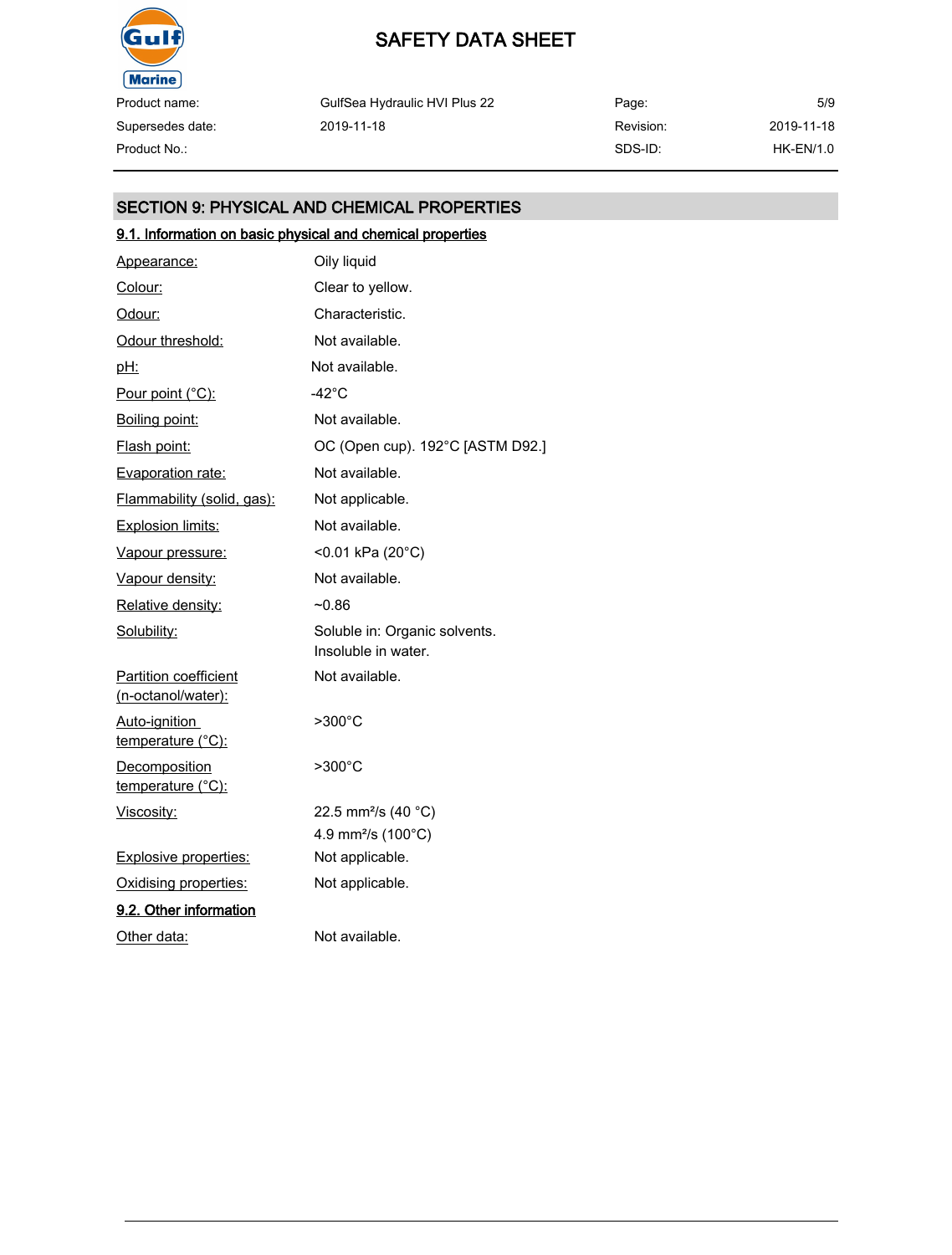

Product name: Supersedes date:

GulfSea Hydraulic HVI Plus 22 2019-11-18

Page: Revision: SDS-ID: 6/9 Product No.: HK-EN/1.0

2019-11-18

### SECTION 10: STABILITY AND REACTIVITY

#### 10.1. Reactivity

Reactivity: Not reactive.

### 10.2. Chemical stability

Stability: Stable under normal temperature conditions.

#### 10.3. Possibility of hazardous reactions

Hazardous reactions: None under normal conditions.

#### 10.4. Conditions to avoid

Conditions/materials to avoid: Heat, sparks, flames.

#### 10.5. Incompatible materials

Incompatible materials: Strong oxidizing substances.

#### 10.6. Hazardous decomposition products

Hazardous decomposition products: Hazardous polymerisation will not occur.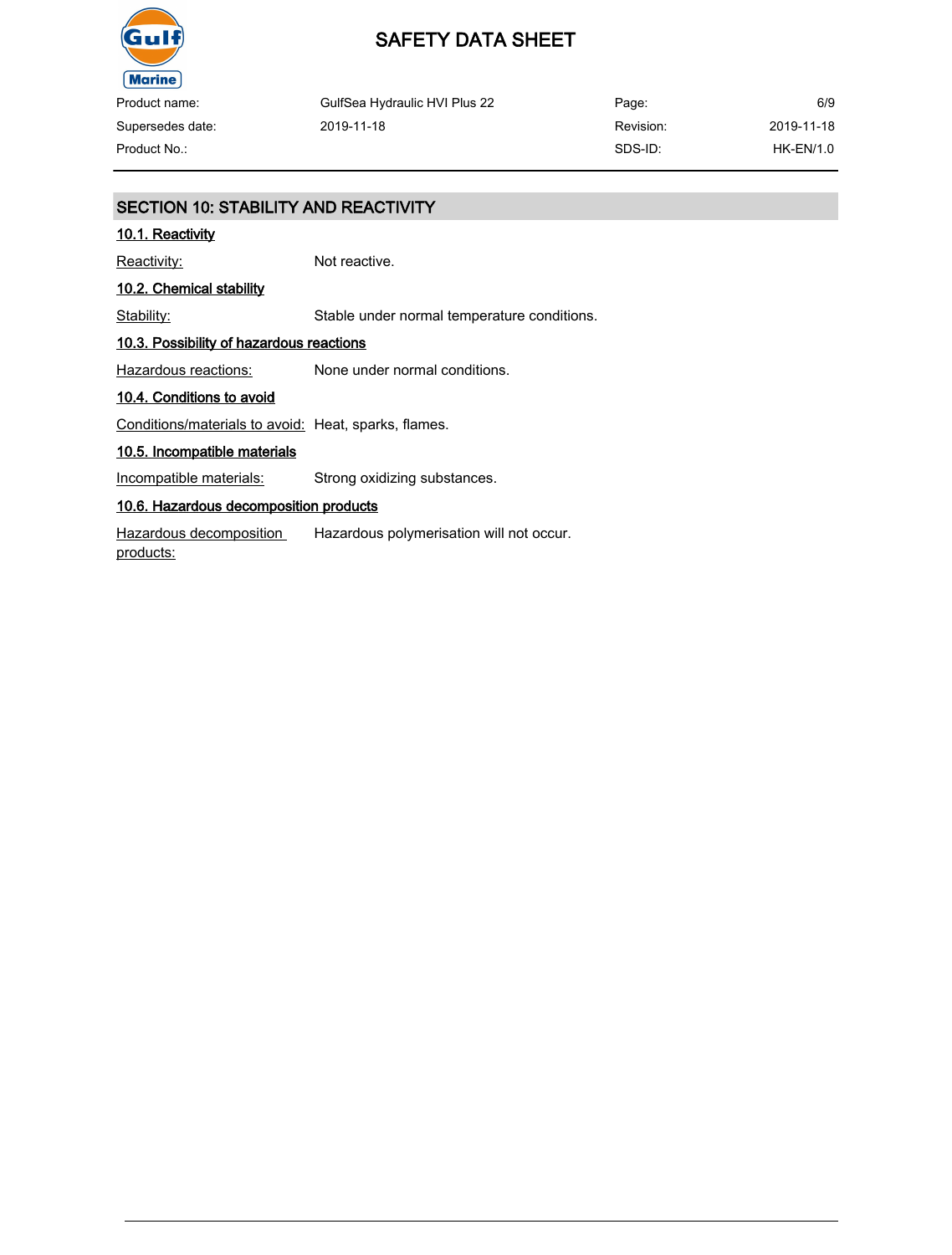

## SAFETY DATA SHEET

| Product name:    | GulfSea Hydraulic HVI Plus 22 | Page:     | 7/9        |
|------------------|-------------------------------|-----------|------------|
| Supersedes date: | 2019-11-18                    | Revision: | 2019-11-18 |
| Product No.:     |                               | SDS-ID:   | HK-EN/1.0  |

#### SECTION 11: TOXICOLOGICAL INFORMATION

| 11.1. Information on toxicological effects |                                                                                                                                                                                                                                                                                                                                      |  |  |
|--------------------------------------------|--------------------------------------------------------------------------------------------------------------------------------------------------------------------------------------------------------------------------------------------------------------------------------------------------------------------------------------|--|--|
| Inhalation:                                | Inhalation of oil mist or vapours formed during heating of the product may irritate<br>the respiratory system and provoke throat irritation and coughing.                                                                                                                                                                            |  |  |
| Skin contact:                              | Prolonged or repeated contact with used oil may cause serious skin diseases,<br>such as dermatitis.                                                                                                                                                                                                                                  |  |  |
| Eve contact:                               | May cause temporary eye irritation.                                                                                                                                                                                                                                                                                                  |  |  |
| Ingestion:                                 | Low order of acute toxicity, but aspiration following ingestion and vomiting may<br>cause severe and potentially fatal chemical pneumonitis.                                                                                                                                                                                         |  |  |
| Specific effects:                          | Used oil may contain harmful contaminants.                                                                                                                                                                                                                                                                                           |  |  |
| Toxicological data:                        | Distillates (petroleum), solvent-dewaxed light paraffinic; Baseoil-unspecified,<br>Distillates (petroleum), solvent-dewaxed heavy paraffinic; Baseoil-unspecified                                                                                                                                                                    |  |  |
|                                            | Acute toxicity:<br>LC50 (inhalation, rat, 4h): 5.53 mg/l<br>LD50 (dermal, rabbit): >5000 mg/kg<br>LD50 (oral, rat): >5000 mg/kg                                                                                                                                                                                                      |  |  |
|                                            | Skin Corrosion/Irritation:<br>Erythema\eschar score: 0.17, Rabbit, Duration: 72 hours, Observation: 7 days<br>Oedema score: 0, Rabbit, Duration: 72 hours, Observation: 7 days<br>Iritis score: 0, Rabbit, Duration: 48 hours, Observation: 72 hours<br>Conjunctivitis score: 0.33 Rabbit, Duration: 48 hours, Observation: 72 hours |  |  |
|                                            | Skin sensitisation: Not a skin sensitiser (guinea pig).                                                                                                                                                                                                                                                                              |  |  |
|                                            | Mutagenicity: Negative.                                                                                                                                                                                                                                                                                                              |  |  |
|                                            | Carcinogenicity: Negative.                                                                                                                                                                                                                                                                                                           |  |  |
|                                            | Reproductive Toxicity: Negative.                                                                                                                                                                                                                                                                                                     |  |  |
|                                            | Teratogenicity: Negative.                                                                                                                                                                                                                                                                                                            |  |  |
|                                            | STOT - Single exposure:, Not available.                                                                                                                                                                                                                                                                                              |  |  |
|                                            | STOT - Repeated exposure:, Not available.                                                                                                                                                                                                                                                                                            |  |  |
|                                            | Aspiration hazard: Aspiration toxicity Cat 1                                                                                                                                                                                                                                                                                         |  |  |
|                                            |                                                                                                                                                                                                                                                                                                                                      |  |  |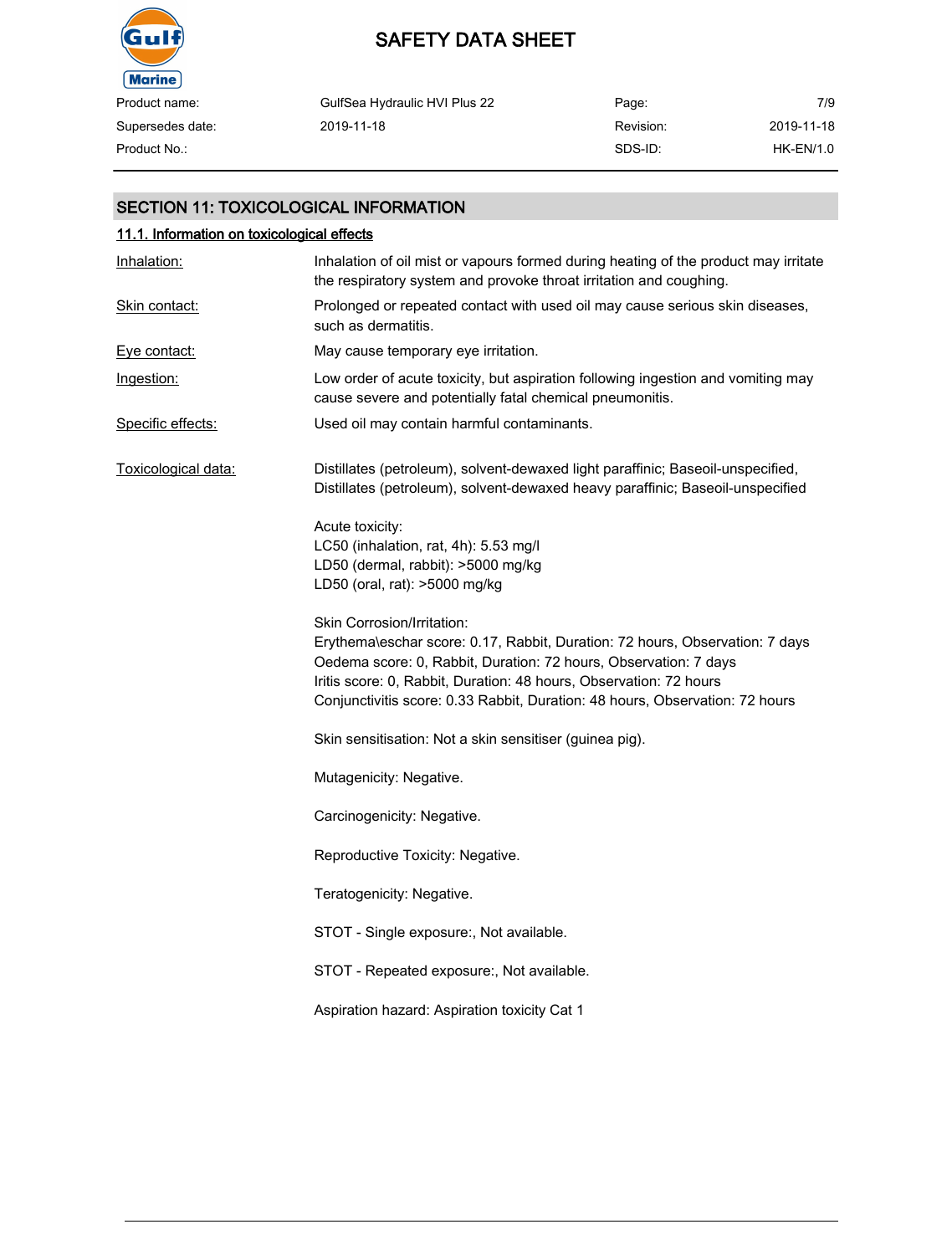

| Product name:    | GulfSea Hydraulic HVI Plus 22 | Page:     | 8/9        |
|------------------|-------------------------------|-----------|------------|
| Supersedes date: | 2019-11-18                    | Revision: | 2019-11-18 |
| Product No.:     |                               | SDS-ID:   | HK-EN/1.0  |

## SECTION 12: ECOLOGICAL INFORMATION 12.1. Toxicity Ecotoxicity: Not harmful to aquatic organisms. Expected LC/EC50 value > 100 mg/l 12.2. Persistence and degradability Degradability: Potentially degradable, but will persist in the environment for long periods. 12.3. Bioaccumulative potential Bioaccumulative potential: LogPow: >3 12.4. Mobility in soil Mobility: Spillages may penetrate the soil causing ground water contamination. 12.5. Results of PBT and vPvB assessment PBT/vPvB: This product does not contain any PBT or vPvB substances. 12.6. Other adverse effects Other adverse effects: Not known. SECTION 13: DISPOSAL CONSIDERATIONS

#### 13.1. Waste treatment methods

Waste is classified as hazardous waste. Dispose of waste and residues in accordance with local authority requirements.

Contaminated packaging: Disposal through approved facilities is recommended.

#### SECTION 14: TRANSPORT INFORMATION

The product is not covered by international regulation on the transport of dangerous goods (IMDG, IATA, ADR/RID).

| 14.1. UN number                                                                |                |  |  |  |
|--------------------------------------------------------------------------------|----------------|--|--|--|
| UN-No:                                                                         | Not regulated. |  |  |  |
| 14.2. UN proper shipping name                                                  |                |  |  |  |
| <b>Proper Shipping Name:</b>                                                   | Not regulated. |  |  |  |
| 14.3. Transport hazard class(es)                                               |                |  |  |  |
| Class:                                                                         | Not regulated. |  |  |  |
| <u>14.4. Packing group</u>                                                     |                |  |  |  |
| PG:                                                                            | Not regulated. |  |  |  |
| 14.5. Environmental hazards                                                    |                |  |  |  |
| Marine pollutant:                                                              | Not regulated. |  |  |  |
| <b>Environmentally Hazardous</b><br>Substance:                                 | Not regulated. |  |  |  |
| <u>14.6. Special precautions for user</u>                                      |                |  |  |  |
| <b>Special precautions:</b>                                                    | Not regulated. |  |  |  |
| 14.7. Transport in bulk according to Annex II of MARPOL 73/78 and the IBC Code |                |  |  |  |

Transport in bulk: Not regulated.